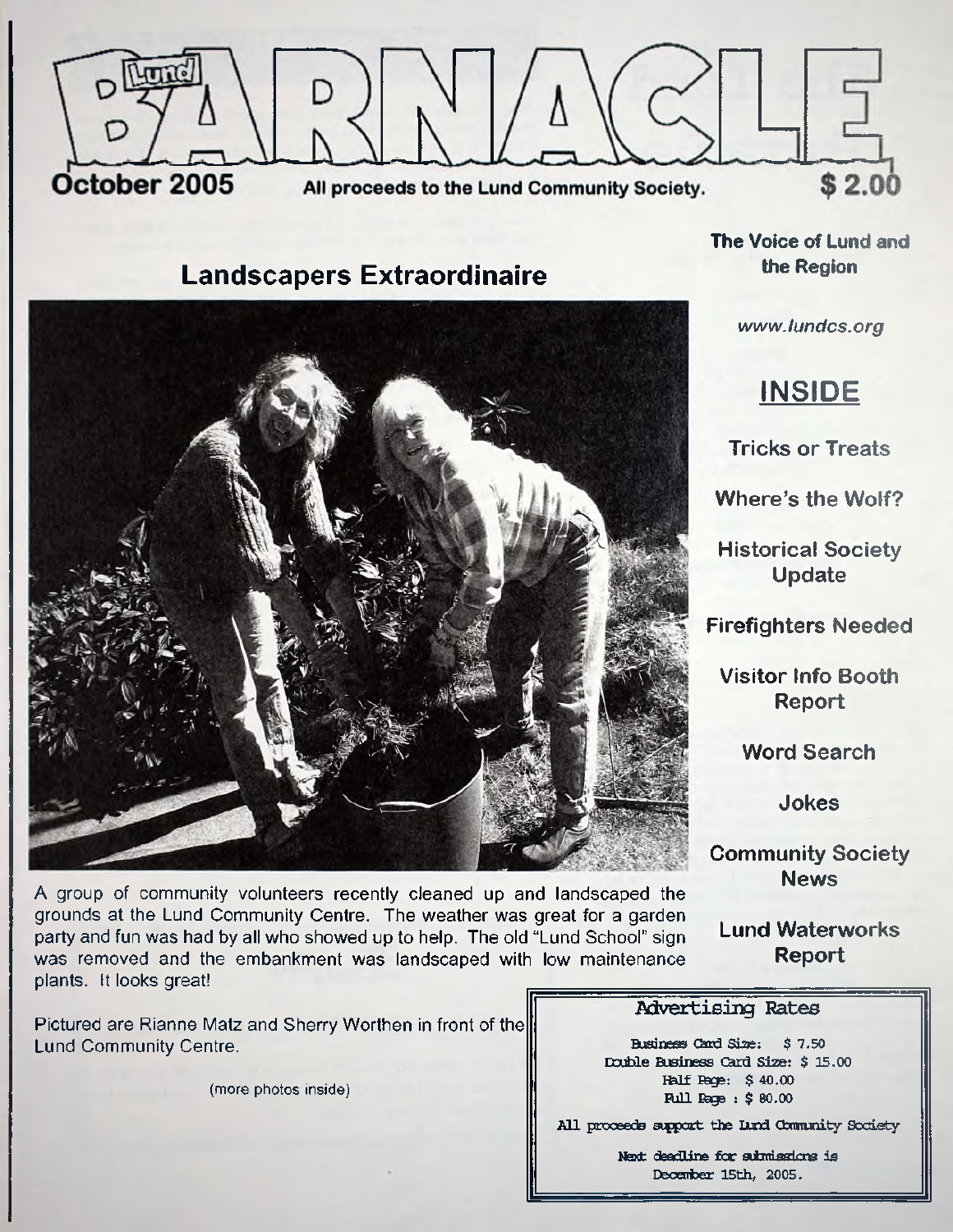# **The Lund** Barnacle

**Publisher:** The Lund Community Society

> **Editor:** Ann Snow

> > **Writers:**

Donna Huber Ann Snow Colleen Cox Rianne Matz Tany Norman Neil Gustafson

**Photography:** Shanon Hicks

**Layout and Design:** Ann Snow

**Sales Representatives:** Ann Snow

The Lund Barnacle is published seasonally. All proceeds go to the Lund Community Society, a non-profit organization providing community services to Lund and Region. Submissions are welcome in the form of articles, news items, letters to the editor, fillers, graphics and photographs. We reserve the right to edit for clarity and length. Submit to the Barnacle in the Lund Community building or contact Ann Snow at 604-483-9220 or [barnacle@lundcs.org.](mailto:barnacle@lundcs.org)

#### **Editorial Policy**

The Barnacle is a forum for ideas in the Lund community. Editorial policy is to print what people submit in their own voices as much as possible, respecting the paper's purpose of providing a forum for the community on things that matter to its members.

**Editor**

What a great summer, eh? Busy, busy, busy. And it was a summer of changes - a new location for the bakery, Terracentric and Pollen Sweaters, a new ice cream store, restored boardwalk and waterwheel, a new visitor info booth, and the recent landscaping at the Community Centre. Hard to keep up, isn't it?

Lund is certainly changing. Properties have changed hands, buildings have gone up and new businesses are testing the waters.

For those of you who are not aware, the Sliammon people are negotiating to annex the Lund Hotel and its adjoining lands to their treaty negotiations (no privately-owned residential properties are involved). They held a poorly-attended information meeting one weekday afternoon to answer questions that Lund residents might have. A few weeks later, dozens of Lund residents met with representatives of the Regional District to hear their opinion. Many questions were raised so it was decided that a third meeting should be held with representatives from both Sliammon and the Regional District in attendance, As of the date of publishing, no meeting has been scheduled.

As I said, Lund is changing and change is not necessarily a bad thing. By keeping ourselves informed, we can develop knowledgeable opinions. By expressing our opinions, we have a say

Ann

Every Tuesday evening at 7pm euchre is played<br>in the lund pub. Anybody can played in the lund pub. Anybody can play.

One of the original founders, aka Russel, and his partner Jim recently lost a game 10 - ZERO. II

A fun night for all - win or lose.

 $E$ uchre

#### every Tuesday at 7:00pm at the Lund Pub.

It it really does not matter how good a player you are, it  $\parallel$ is always a fun night out. Come join in the fun if you want $\parallel$ to learn how to play euchre.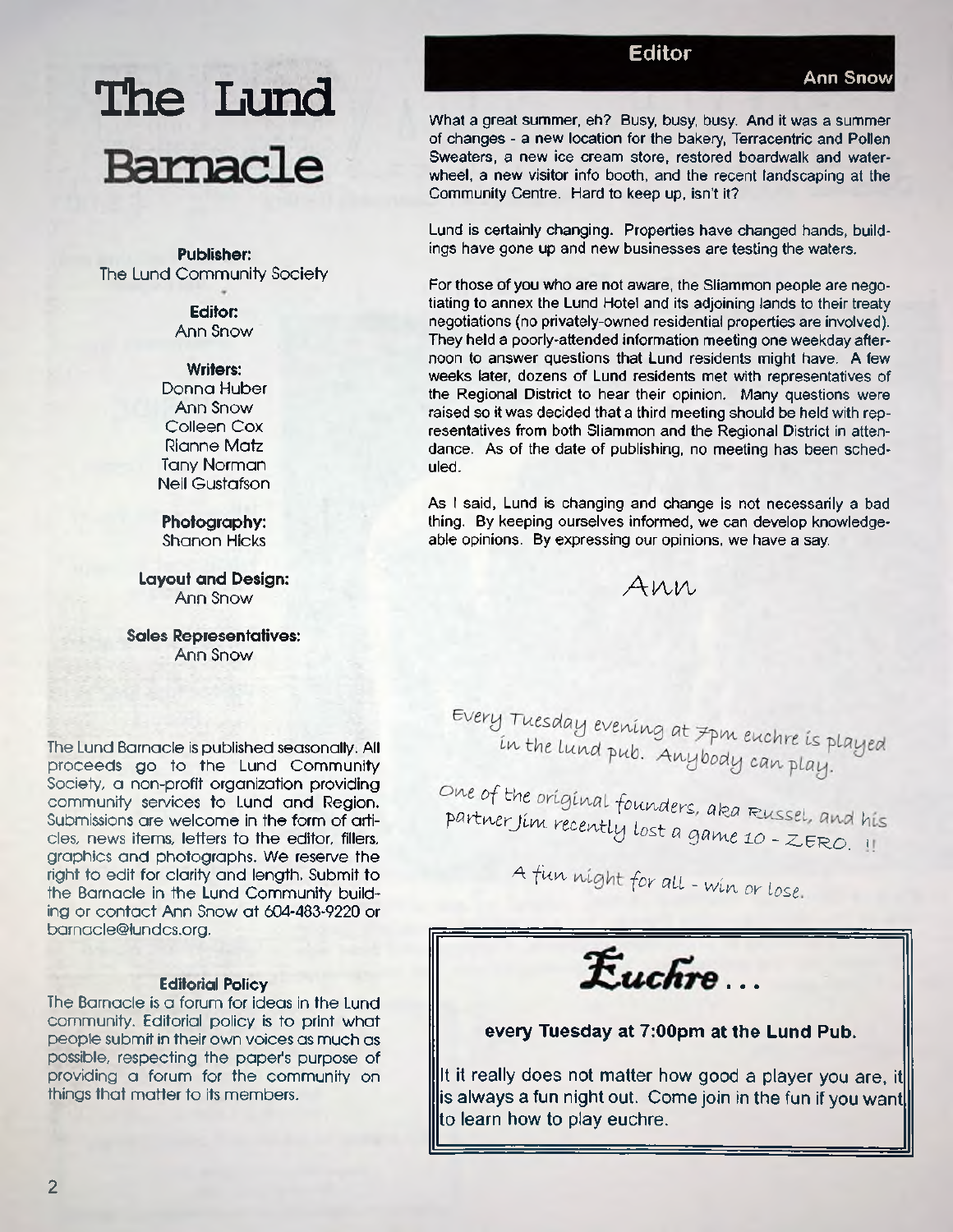### **Landscaping Project at the Lund Community Centre**

It was a warm, sunny Sunday when several volunteers gathered at the Community Centre to do some outdoor "sprucing up". Well supplied with gardening tools, they undauntedly undertook the monumental task of pulling weeds and unwanteds from the Community grounds, mowing, digging, planting, and generally having a great time. Their reward? The satisfaction of a Community Centre that looks proudly maintained.



Bill McKee, with shovel in hand, is watchfully supervised by Joanne Suche (left) and Sherry Worthen (right).

The Leaf Rakers Union #1 discussing their next coffee break. Rianne Matz (left) and Bill McKee (right)





What!!!?? Speak up! I can't hear you! (Dillon Worthen)



"We're here to cheer you on. That's help enough, isn't it?"

Jack Anderson and MaryAnne ham it up.



Lawrence Nazar, aka Wascally Weed Wacker.



And Don Worthen digging into things.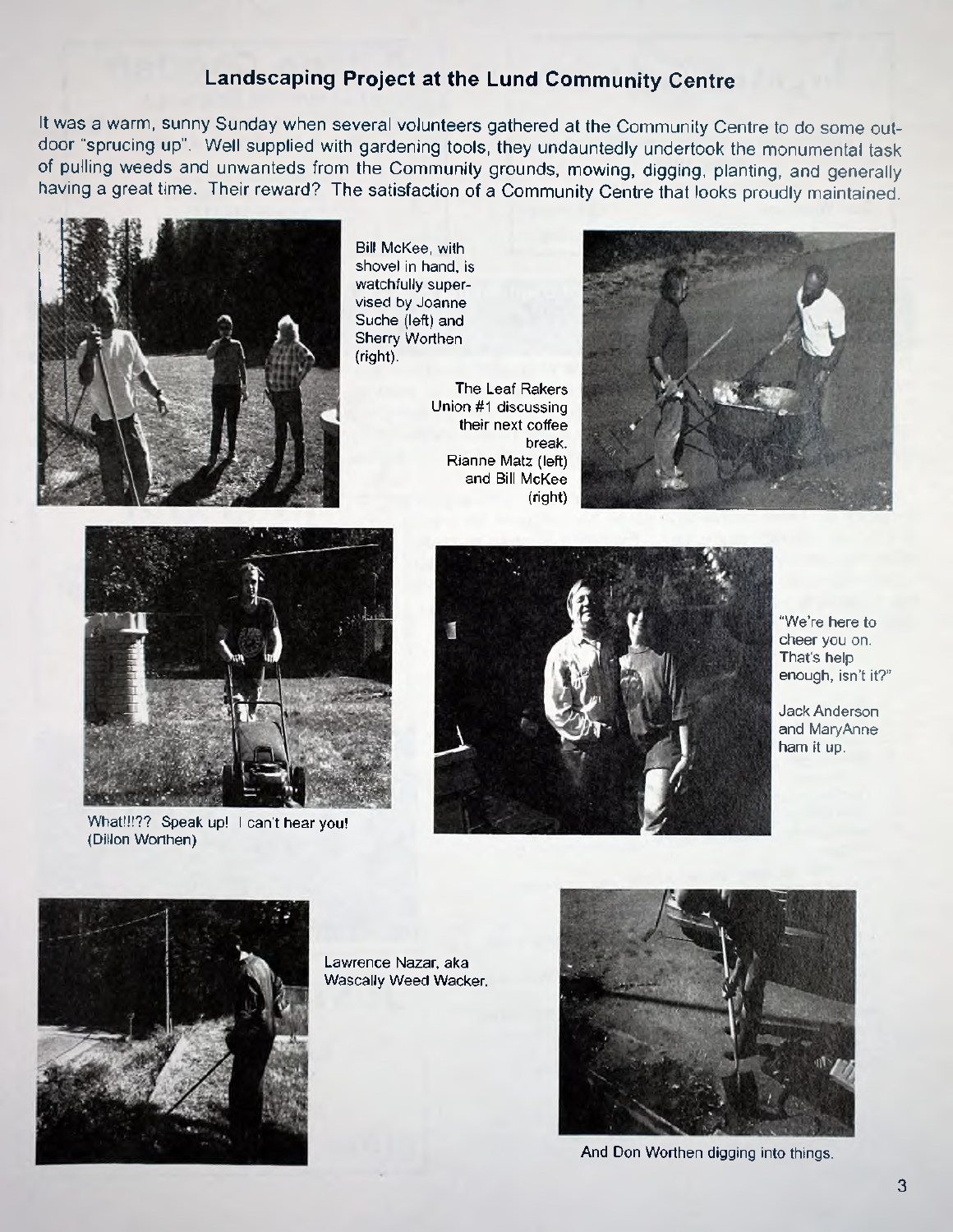

**Sightseeing, Fishing, Scuba Diving,**

**e-mail: [pristine@prcn.org](mailto:pristine@prcn.org)**

#### **Lund Community Info Booth**

#### **by Tanya Norman**

The Community Information Kiosk had a very successful summer and it was a pleasure to work there. We had over two thousand visitors with a lot of good questions to answer. Those of you who signed up for our Distribution Service Agreement were given priority over other businesses and I hope we helped you have a busier year. I recommended that the Info Booth have a phone next year so that staff can help the visitors by making reservations for them or by phoning around to get information.

For me working down at the Information Booth was a good experience. I met people who came from all over the world and spoke different languages. Everyone seemed to really enjoy the beauty and laid-back atmosphere of Lund. Most would return and stay longer if they could. Perhaps I will have the pleasure of working at the Info booth again next year and, if so, I'll see you then!

#### The Facts of Life

- 1. The two most common elements in the universe are hydro gen and stupidity.
- 2. If at first you don't succeed, skydiving is not for you.
- 3. Money can't buy happiness but it sure makes misery easier to deal with.
- 4. Psychiatrists say that 1 of 4 people are mentally ill Check three friends. If they're ok, you're it.
- 5. Nothing in the known universe travels faster than a bed cheque.
- 6. it has recently been discovered that research causes cancer in rats.
- 7. Always remember to pillage BEFORE you burn.
- 8. The trouble with doing something right the first time is that nobody appreciates how difficult it was.
- 9. it may be that your sole purpose in life is simply to serve as a warning to others.
- 10. The average woman would rather have beauty than brains because the average man can see better than he can think.
- 11. Clothes make the man. Naked people have little or no influence on society.





*End of Malasipirta Road Serving Okeover Inlet* 

*Bill Dekori 604 4\$ 1-4506* ^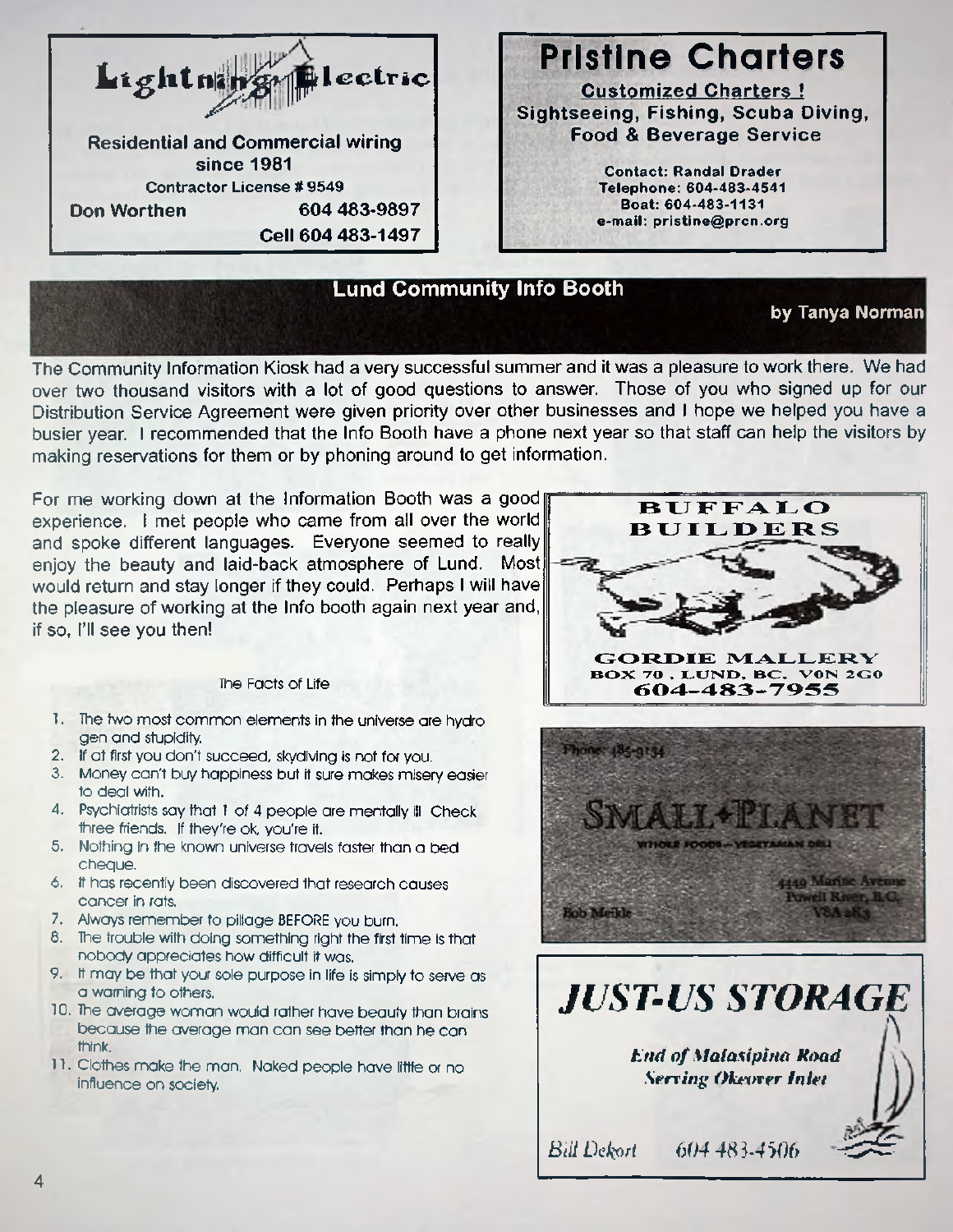

Another summer high use season has passed. Lots of water remained in the system with 10 inches of Thulin Lake Level being dumped for Winter Flood Control.

Terrible water color problem in August and September. This resulted in a big increase in disinfectant (chlorine) use. Trihalomethane test was back in line with a 100% reduction in chloriform. Water color came back to normal with a big step change after the 3rd week in September.

We continue to explore the correct procedure to flow to remove color. A Slow Sand Filtration Unit is being put below Thulin Lake Dam to do testing of its effectiveness at removing color and bacteria.

Reservoir No.2 Finn Bay continues to be a serious problem with extensive leaking during the summer. Caulking and wedging keeps a bit of control.

We now have continuous On-line Chlorine Monitoring and it works well. It was a requirement condition of our operating license.

Conversion to Regional District Specified Area Study continues. Hopefully this report will be available before end of October.

Marjorie Ryan has taken on to be a Water System Operator. She has been very diligent in looking after the water and needs a big Thank You!" She is taking Small Water System Certification Course and Exams September 28 and 29 with follow up examinations.

We continue to explore for a well water source that would supply the district. Several affordable sites have been found.

Dan Glover, Drinking Water Officer, and Louise Egan, Health Authority Engineer, toured our water system September 28/05. Pump Station, Lakes and Dams, No.2 Reservoir, potential deep well water sites and new water tank storage site.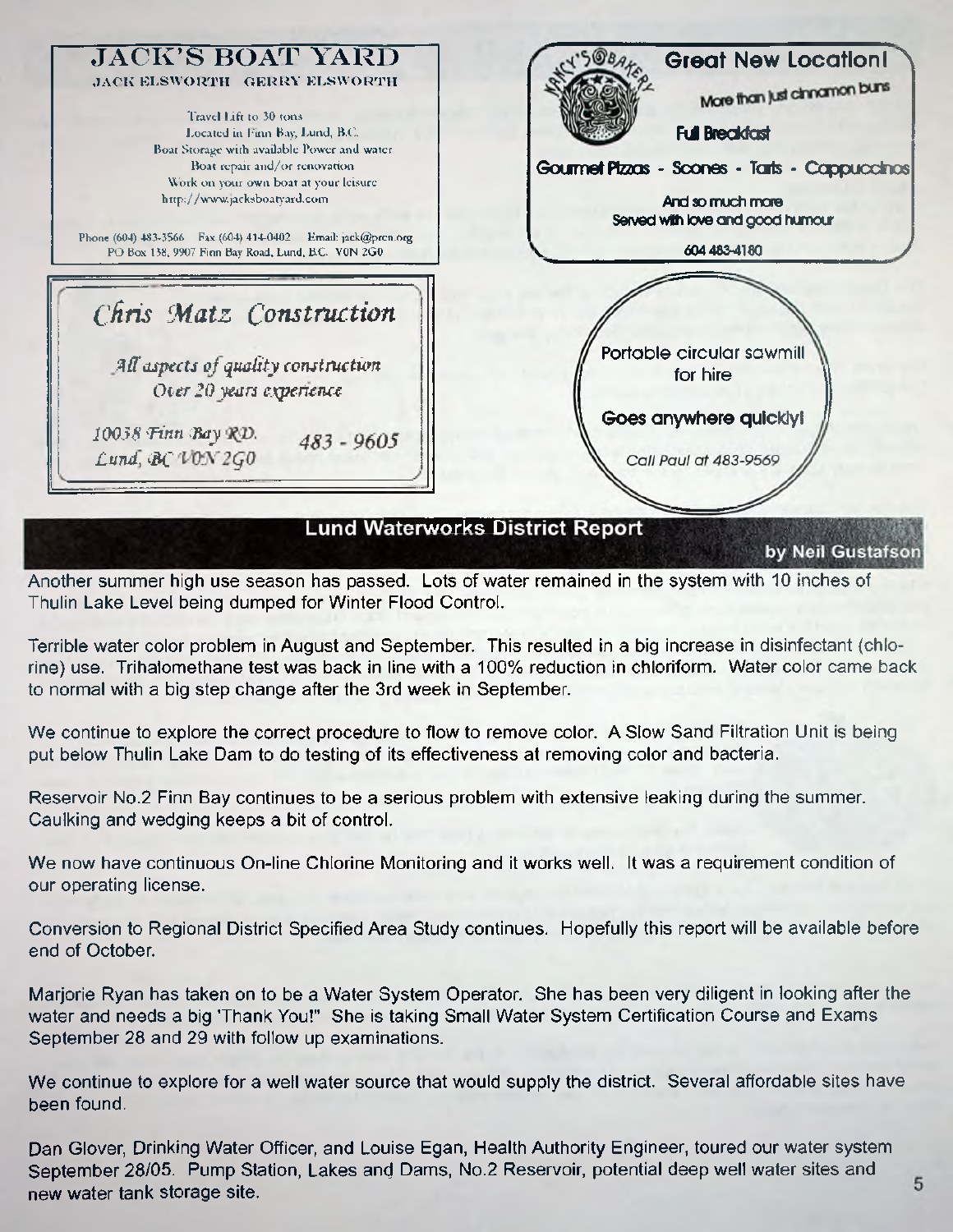#### **Tricks or Treats**

Fall has arrived and Halloween is just around the corner. I had a friend do some research for me for a project I was working on. From the bundle of paperwork on Tales, Gothic Poetry, Hallowe'en Trivia, and Rituals, I gathered together some information and facts that I found interesting.

#### Beliefs & Customs

Many of the customs of Hallowe'en have come down to us from the early ages, and the present Hallowe'en is a combination of various ceremonial days of long ago. The early Romans held a yearly feast in honour of Pomona, the goddess of fruits, and from this the popularity of nuts and apples for Hallowe'en revels.

The Druids believed that on the last night of the old year, which came when the cattle were brought in from the pastures for the winter, the thirty-first of October, the lord of death gathered together the souls of all those who had died during the year

Centuries later, when the Christians were no longer persecuted, a day was set apart as All Saint's Day in memory of all departed saints.

The superstitious people of Ireland, England and Scotland yearly observed this day in memory of the dead which they believed went abroad, accompanied by witches, goblins and ghosts, who went about playing ill pranks. Ancient customs of early days are enjoyed by the boys and girls of the present.

One custom that we're familiar with today is bobbing for apples. The story goes that when the Celts were absorbed by the Roman Empire, one of the many rituals they inherited was the worship of Pomona, the goddess of the harvest, and apples were the sacred fruit of the goddess.

Which brings us to another crop - pumpkins. In ancient times, Irish children used to carve out potatoes or turnips and light them for their Hallowe'en gatherings. According to an Irish legend, Jack O'Lanterns were named for a man called Jack who could not enter heaven because he was a miser, and could not enter hell either because he had played jokes on the devil. As a result, Jack had to walk the earth with is lantern until Judgement Day The Irish commemorated Jack of the Lantern (hence Jack O'Lantern), a villain so wicked that neither heaven nor the Devil wanted him. He wandered the world endlessly looking for a place to rest, his only warmth a glittering candle in a rotten potato.



Scottish children hollow out and carve large turnips and put candles in them whereas Irish children use turnips or potatoes. In parts of England they use large beets. When the Scottish and Irish came to North America, they found pumpkins which, of course, make a perfect Jack O'Lantern.

Today the Gaelic people celebrate a New Year festival they call Samhain on October 31st, thirty-nine days after the equinox.

Some suggest that cats are a symbol of Hallowe'en because they were worshiped in Egypt. Bats have a similarly obvious connection. Scientists tell us that the vilified bat is not only completely harmless, but consumes 1400 mosquitoessized insects every night. The bat is a welcome entry into the evening's festivities.

The pumpkin, which many of us associate so strongly with Hallowe'en, is native only to North America, and grows nowhere else in the world. They simply did not have pumpkins to use a symbols until about 300 years ago!

Hallowe'en didn't become a holiday until the immigration of the working classes from the British Isles in the late nineteenth century. The mischievous aspects of the holiday attracted many North American young people who borrowed or adapted many customs without reference to their pagan origins. Today Hallowe'en is almost exclusively a North American secular holiday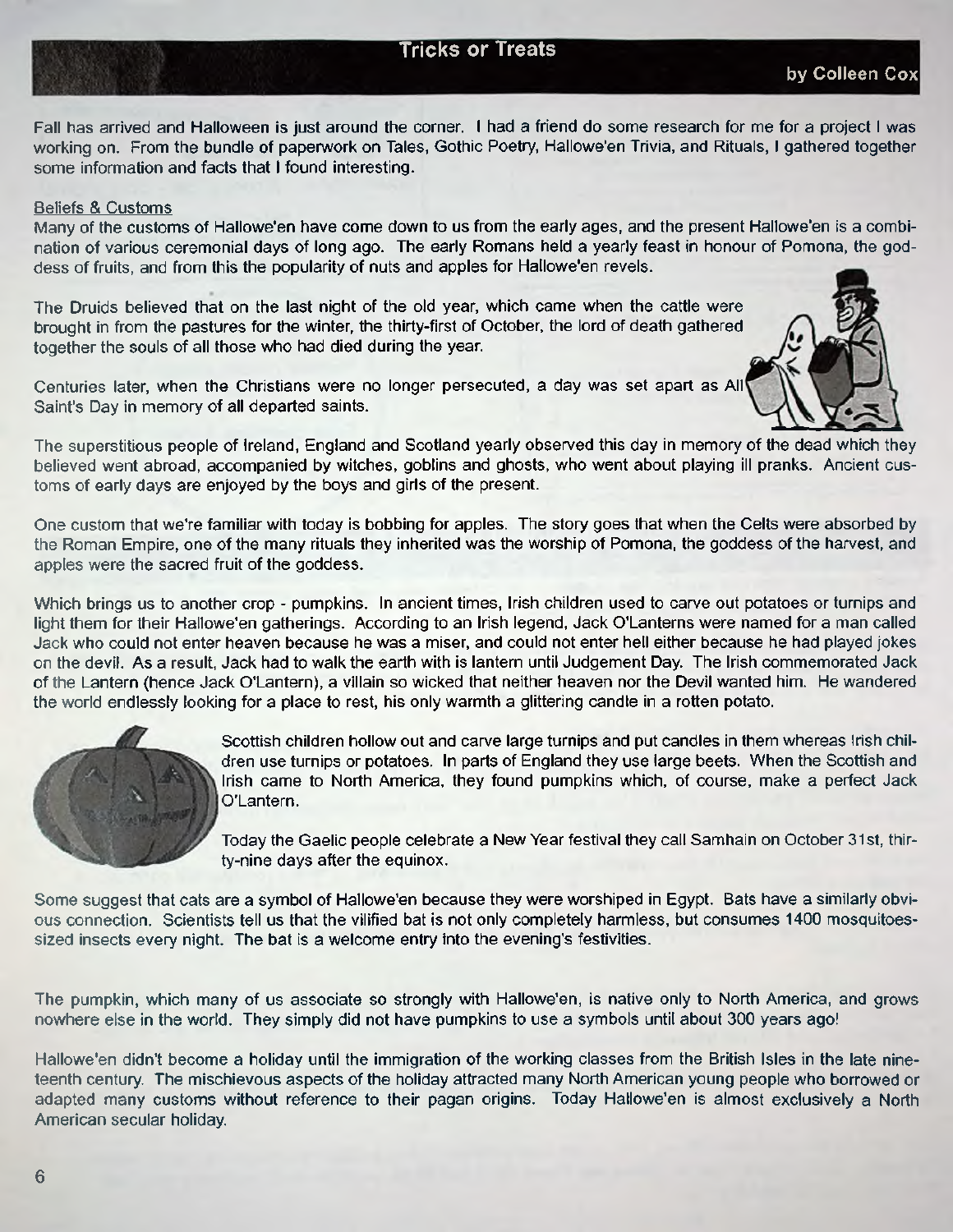#### *Tricks or Treats continued*

#### Hallowe'en Omens

The custom of making tests to learn the future comes from the old system augury from sacrifice. Who sees in the nuts thrown into the fire, turning in the heat, blazing and growing black, the writhing victim of an old-time sacrifice to an idol?

Many superstitions and charms were believed to be active at any time, but all those and numerous special one worked best on November Eve. All the tests of all the Celtic festivals have been allotted to Hallowe'en. Cakes from the May Eve fire, hemp-seed and prophetic dreams from Midsummer, games an sports from Lugnasad have survived in varied forms.

In 1874, at Balmoral, a royal celebration of Hallowe'en was recorded. Royalty, tenants, and servants for torches through the grounds and round the estates. In front of the castle was a heap of stuff saved for the occasion. The torches were thrown on. When the fire was burning its liveliest, a hobgoblin appears, in the figure of a witch, surrounded fairies carrying lances. The people formed a circle about the fire, and the witch was tossed in. Then there were dances to the music of bagpipes.

Cabbage-broth was a regular dish at the Hallowe'en feast. Mashed potatoes, as in Ireland, or a dish of meal and milk holds symbolic objects - a ring, a thimble, a coin.

Cakes were baked containing a ring or a key. The ring signifies to the possessor marriage, or the key a journey. Bread or cake has, until recently, been as much a part of Hallowe'en preparation as plum pudding at Christmas. Probably this originated from an autumn baking of bread from the new grain. In Yorkshire, each person gets a triangular seed-cake, and the evening is called "cake night".

The poor in Staffordshire and Shropshire went about singing for soul-cakes or money, promising to pray and to spend the alms in masses for the dead. The cakes were called Soul-mass or "somas" cakes.

Such are the omens, tales and some customs of Hallowe'en. Are they true? Who knows! Happy Hallowe'en.

You're Invited. "The Saltchuck Shantymen" invite you to join **[the crew or lead your own shanty.** Come join the fun at the Lund Community<br>Centre (formerly Lund School) on the last Thursday of each month. Share your favourite shanty, poem or story. Singing with authentic abandon **begins at 7.30pm. SAME DAY DELIVERY Powell River Comox Valley** Cam pbell River



# **SUNCATCHER Ex p r e s s**

**2 4 HR LOCAL COURIER SERVICE**

**LEN & YVONNE JOHNSON** OWNER/OPERATOR RR1, C-13, 8853 STARK ROAD POWELL RIVER, B.C. V8A 4Z2 **Phone: (604) 483-1444**

**(604) 487-1087** E-mail: [suncatcherx@shaw.ca](mailto:suncatcherx@shaw.ca)

> *Powell River, BC* **Tel: (604) 485-9414** *[lesextan1@yahoo.ca](mailto:lesextan1@yahoo.ca) Suita or rooms available Daily & weekly rates*

*4623 Marine Avenue*

*Fun eating & an ocean vista!*

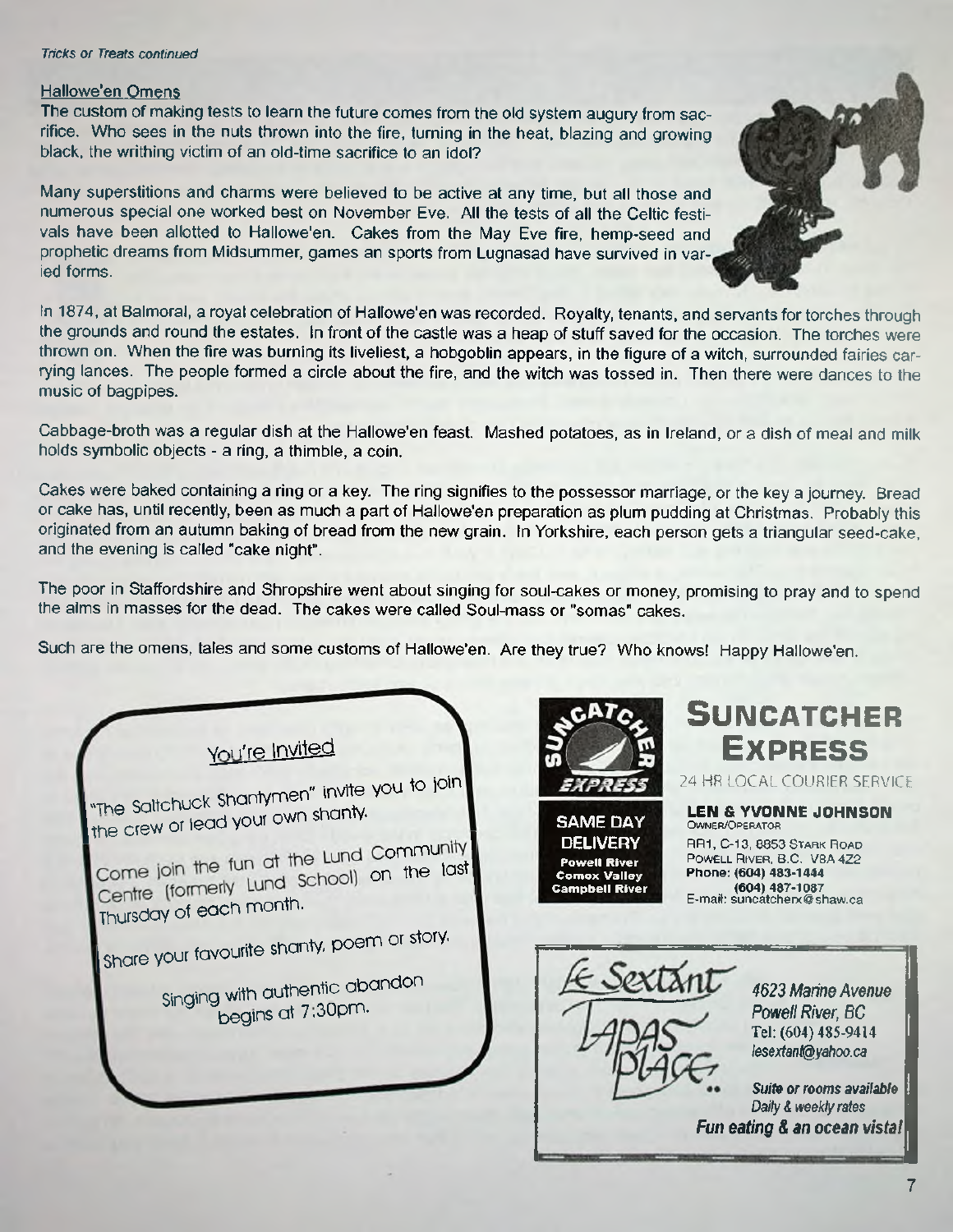#### **Where's the Wolf?**

#### **by Donna Huber**

My friend 'L' was warning me the other day about the sky rocketing price of groceries, so on Tuesday last, during the drive to town for my weekly shopping, I wondered what I would find. To soothe myself as I motored along, I tinkered mentally with soup recipes, and indulged in a tiny surge of smugness over the rather good vegetable garden we'd sown in the spring. An adjustment in the budget, here and there, now and then, I thought, and all will be well in the Huber-Smith hut this winter.

At the gas station in Wildwood, I added ten bucks more than usual to the tank and thought about my sister-in-law's comments last week, about how the government can't allow these steep gas prices to continue; "Nobody can afford it. And there's tons of oil out under the ocean, and up in Alaska. They just need to get at it." No reason to fret, then. Everyone can take a fuel price increase. if it's temporary. While they get those new drills sharpened.

At the supermarket I did find subtle price hikes, but with a sprinkling of caution I managed to circumvent them. Soup, soup, beautiful soup, I sang to myself. There were even a few bargains to be had; for example I bought a great big steak, though admittedly a marinated one of dubious lineage.

At my next stop, the library, which is still blessedly almost free, I spotted a re-issued copy of MFK Fishers fine book 'How to Cook a Wolf' sitting in the new title's rack. "The very thing!" I thought. The introduction page begins: 'How to Cook a Wolf was first published in 1942, when wartime shortages were at their worst.' MFK Fisher was born in 1908, and died in 1992, and is the author of numerous books of essays and reminiscences, many to do with cooking and eating. 'How to Cook a Wolf' is a light-hearted meditation on dining during the second world war. The writing is elegant, and there are some practical ideas, still remarkably relevant to this day, on food economizing. Fisher also skillfully communicates the black and white differences between prewar, roaring twenties opulence and optimism, and the grimly anorexic times that came swiftly after. The daunting part of the book, which becomes clearer and clearer as you read on, is how dreadfully short people went during those harsh years. The issue was often not how good something might taste, but if it would transfer enough protein and vitamins into your body to keep your hair and teeth in place.

Is this what we are in for now? Is the wolf really snuffling, as MFK so aptly describes, at the keyhole? It doesn't quite feel like it, yet, and yet..... The new media is certainly chock full of dire things to think upon. It is a bit hard to take the warnings seriously, however, while eating a steak, admittedly marinated, but a large one, and with mushrooms, and baked veg with lots of butter, and then a scoop of nutty ice-cream on a light block of peach impregnated cake. (Warm) But one wonders; how stupid are B and I, getting ourselves a speed boat this summer? Driving a truck that isn't the best fuel conserver in the world? Everything has looked so prosperous around here for so long, up until and including, last summer, has it not? When you see the milling holiday crowds, who arrive in late-model SUV's, who buy booze by the case, who order their gourmet groceries by telephone. When you see all this (and talk about it to your slightly tubby friends out on the deck while holding your own glass of good red wine), it is hard to spot the wolf. On CBC radio recently, the news announcer was warning people that this winter might be 'tough'. Heating oil prices. Food prices. And the gas pumps of course.



Will it be tough? How tough? What does it really mean, 'tough'. Not car pooling, please! Not too much soup, for Christssake. The truth is, most folks in Canada right now (excepting certain recent immigrants who could tell us a thing or two) were bom after the war and have no idea what it is like to actually do without. Canceled gym memberships do not count. Nor does going down a few notches on the price of the weekly, or daily, bottle of

plonk. Going without means being cold in your house in January, and craving fruit while eating starch. During the great war, because of fuel and rubber shortages (tires!) eggs were expensive. Hard to imagine, isn't it? An egg supper today is considered cheap and skimpy, but at that time eggs were a luxury. A fresh egg is still a luxury! We just don't see it that way. Yet.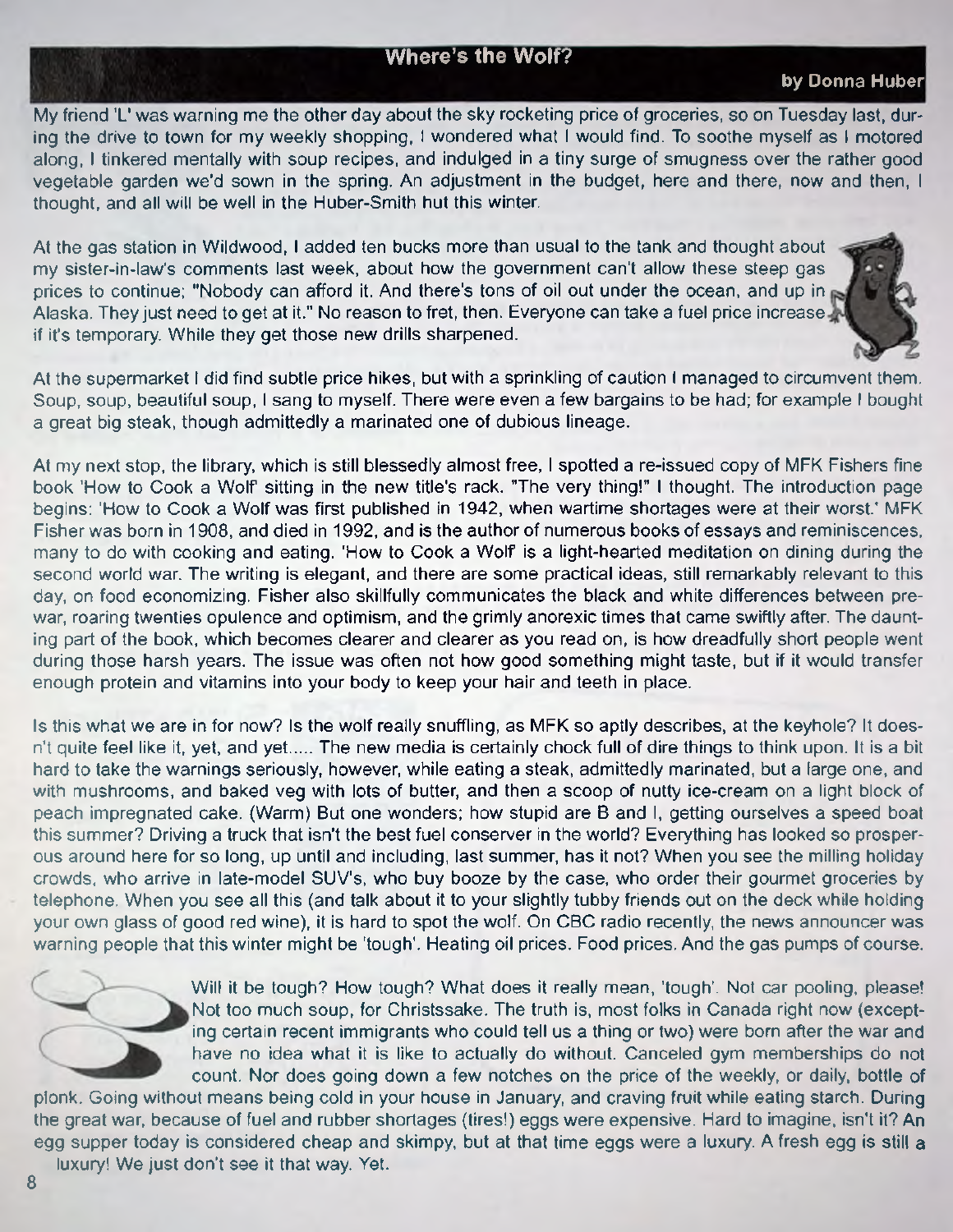#### **Lund Historical Society**

It was a great year for the Lund Historical Society and we would like to thank the numerous volunteers who so generously donated their time, expertise, advice and loose change. It couldn't have been done without you!

The waterwheel and boardwalk are now completely restored. This was accomplished in large part by a Community Futures grant and from the funds received for sales of engraved planks. The planks sold out very quickly. We wish that the boardwalk was longer so that we could accommodate all the disappointed people who didn't get to purchase a plank.

Lund's visitor info booth operated from the wheelhouse five days a week this summer. It opened at the end of June and closed right after Labour Day and over two thousand visitors dropped in for help. Information was given out about Lund and area and a few souvenirs were sold to generate revenue to pay for the student who staffed the booth. Next year we hope to open seven days a week and have a telephone in the booth so that staff can make bookings for visitors on the spot.

It's too bad that the booth was broken into. Some t-shirts and souvenir items were stolen which means we'll have less revenue for next year's salaries. If anyone has any information about the break-in, please call me at 483-9220,

We have some solar equipment to install this winter so there'll be electricity in the booth next summer. We are still discussing the possibility of having the waterwheel generate power too. The boardwalk will be lit later this year thanks to the Sunset Restaurant's generous donation of a power supply.

Our membership drive will begin again in November and our Annual General Meeting will likely be in February sometime. Please consider helping us out by volunteering a few hours next summer at the info booth or helping with any of the little tasks that pop up.



 $Molbrook's$ *Heirloom Woodshoppe Custom wood furniture &*

*Kitchen Cabinets*

Box 23, RR 2, Craig Rd, Powell River, BC V8A 4Z3 Paul Holbrook (604) 483-9569 [holbrooksheirlooms@prcn.org](mailto:holbrooksheirlooms@prcn.org)

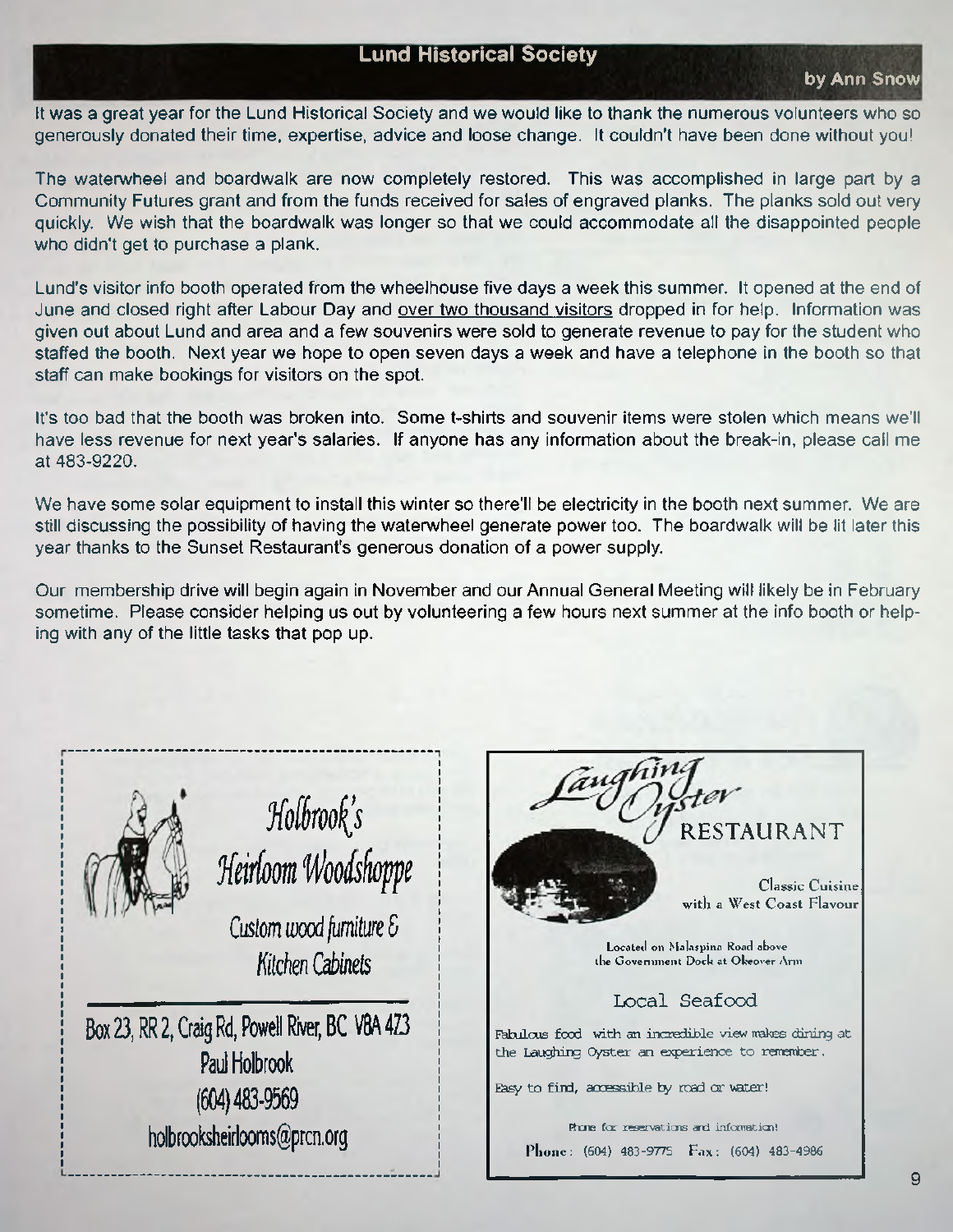

Top Ten Things Men Understand About Women

2..

T.

**'3.**

'4.

5.

6.

 $7.$ 

 $8$ 

 $\overline{9}$ 

10.

**Lund Community Society News** the sweater<br>by Rianne Matz

> Fall is in the air, the days grow shorter and here we are finishing the clean up touches to the Community Centre grounds. A bit of a bonfire in the making is coming up soon so keep alert for posted signs.

> We have had several successful fundraisers this summer but as usual need more volunteers. Our next venture is the Christmas Craft Fair at the Italian Hall in November so you might want to get in touch with Camille to book a spot. 604- 483-9029.

> As far as getting information about Sliammon treaty negotiations and possible impacts on the community, we have been able to get a commitment for another meeting with both the Regional District and Sliammon in the near future. The first meeting was very poorly attended and the community would like to have another opportunity to speak with Sliammon.

> The Children's Playgroup is back on Fridays so pop in if you have wee ones and join the fun.

> Thanks to everyone who continually shows up to help make this little piece of paradise a little better.



 $An$  *Cceanside of Franquility* **Yvonne & Len johnson RR1, C-13, 8853 Stark Road Powell River, BC V8A 4Z2**

*[suncatcher6b@shaw.ca](mailto:suncatcher6b@shaw.ca)* **PH. 604-487-1087**

*wwwjuncatcherbb.ca* **PH. 604-483-1444**



A drunk was proudly showing off his new apartment to a couple of his friends late one night, and he led the way to his bedroom where there was a big brass gong and a mallet

"What's that big brass gong?" one of the guests asked.

"It's not a gong. It's a talking clock" the drunk replied.

"A tdlking clock!? Seriously?" asked his astonished friend, "how does it work?"

"Watch," the drunk replied. He picked up the mollet, gave the gong an ear-shattering pound, and stepped back.

Three stood looking at one another for a moment. Suddenly someone on the other side of the wall screamed "You stupid idiot... it's three-fifteen in the morning !!\*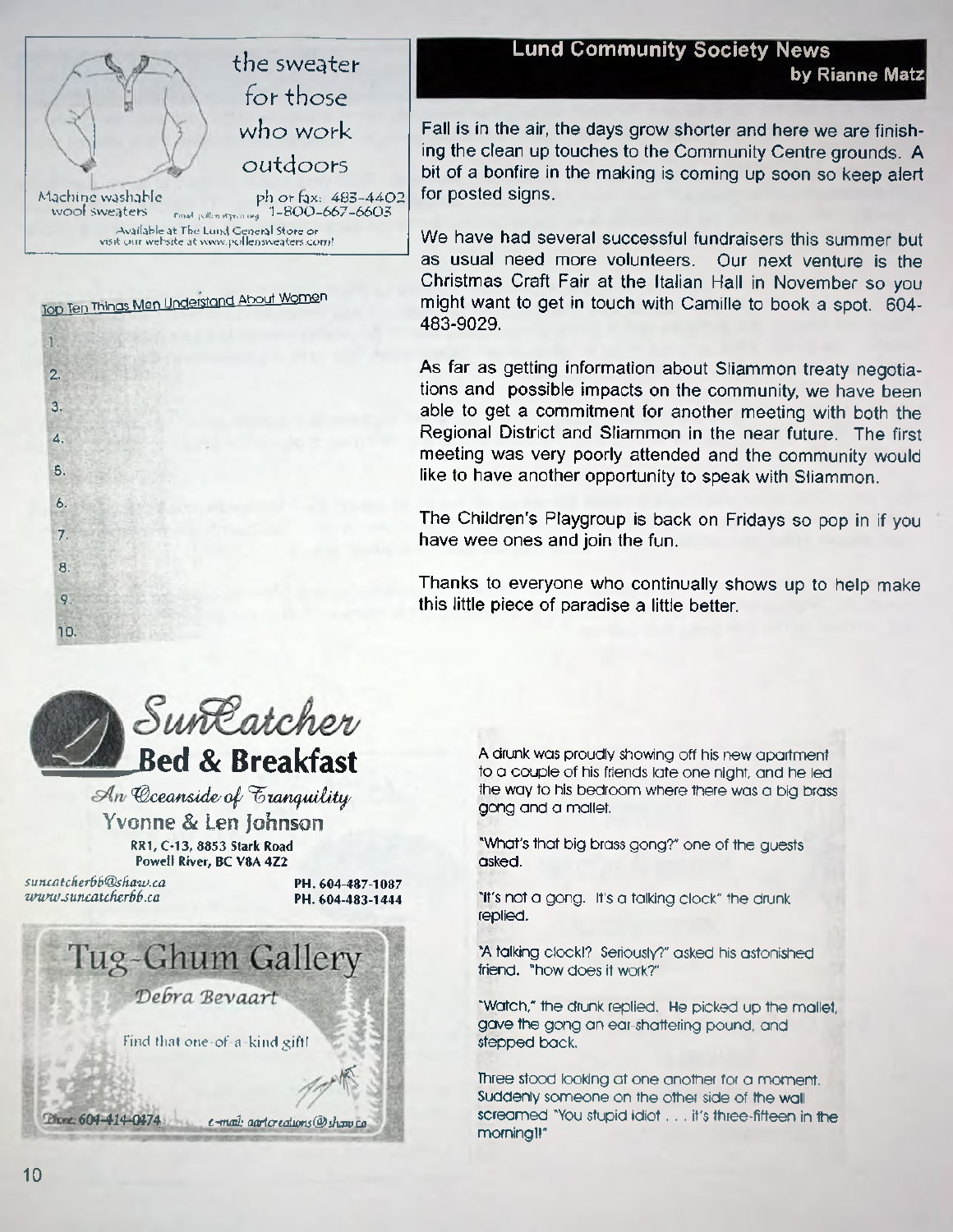|                                                            | Larry's WoodShop                                                                 |
|------------------------------------------------------------|----------------------------------------------------------------------------------|
| <b>Lund Water Taxi</b>                                     | Box 5. Lund.BC<br>4日8 世伝年                                                        |
| Total Ocastal Sarvice                                      | view Quality Wood Prog                                                           |
| <b>Savary Summer Schedule</b><br>From Lund:                | EVIDENT 214576 INGEN<br>Fax(RR) DSSMHRF<br>condiscaria rocaria directore         |
| $9:00$ am<br>11:00 am<br>$1:00~\text{pm}$<br>$3:00$ pm     |                                                                                  |
| Fri, Sat, Sun<br>6:00~pm<br>From Savary:                   | Palfrey Construction                                                             |
| $9:30$ am<br>11:30 am<br>1:30 pm<br>$3:30$ pm              |                                                                                  |
| Fri, Sat, Sun<br>6:30 pm<br>Phone Reservations Appreciated | CONSTRUCTION                                                                     |
| 604 483-9749                                               | Ken Palfrey<br>$\triangle$ DESKIN<br>604 483 3712<br><b>→ PROJECT MANAGEMENT</b> |

### **Northside Volunteer Fire Department**

by Ann Snow

The Northside Volunteer Fire Department recently sent out a call for more volunteer firefighters. The number of firefighters in the Northside area had dwindled to the point that the area's fire insurance rating was in danger of being downgraded. This would have adversely affected all residential and commercial insurance policies in the area. Insurance would become expensive and more difficult to obtain.

Fortunately several people have stepped forward and are enjoying the camaraderie and training offered by the Department. I believe the Lund Hall now has a full complement of firefighters but the Craig Road and Klahanie Halls still need help.

You must be at least nineteen years old and have a valid driver's license. We meet every Monday night at 7pm and usually gather at the Craig Road Hall for a combined practice or training session. Uniforms and training are provided. Volunteer firefighters are just ordinary people who enjoy learning and helping. Consider coming out!

| Be our Guest at The Magical Dome.                                                                                                                                                                                                                               |
|-----------------------------------------------------------------------------------------------------------------------------------------------------------------------------------------------------------------------------------------------------------------|
| A unique part of Lund's history, minutes from the<br>Harbour. This wilderness forest sanctuary will<br>accommodate your romantic weekend, (or wedding<br>∥guests) group retreat, hiking, kayaking, rock-climb-∦<br>ing or diving excursions, or family holiday. |

**Visit [www.magicaldome.com](http://www.magicaldome.com) or call Phil or Roisin**